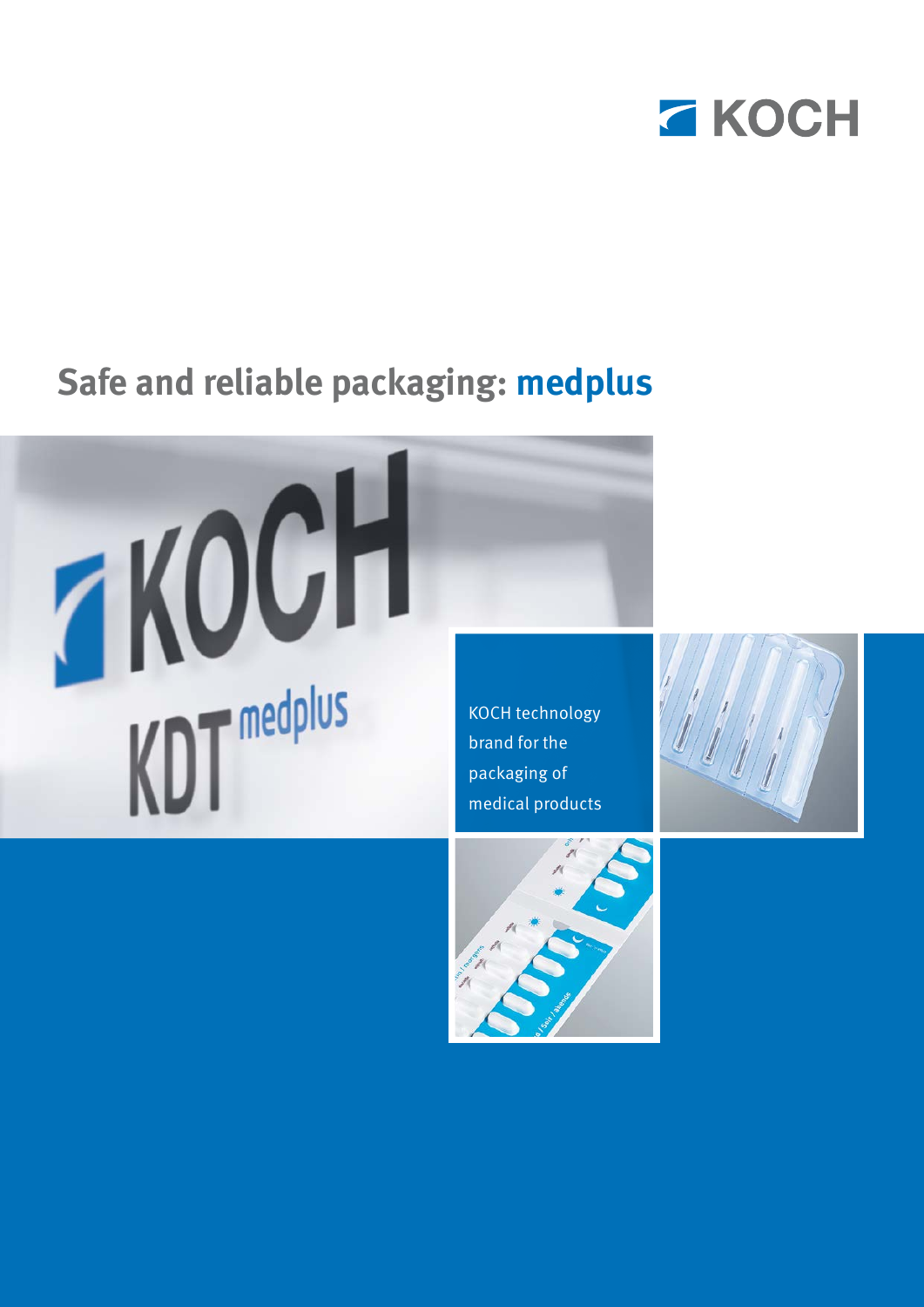## **Meet exacting needs with one hundred percent reliability: KOCH medplus**

#### **Safely packaged to medical standards** П

The most susceptible products packaged in rigid blister packs in compliance with validation requirements



- **Eye Care:** contact lenses, surgical instruments for eye operations
- **Sterile medical items:** filters, catheters, needles, intravenous drips, multipart infusion sets, surgical instruments, suture material
- **Liquids:** inhalers, syringes, ampoules and bottles single or in sets, sprays, paste-like products
- **Solids:** tablets in wallets or individual weekly blister packs
- **Implants:** artificial joints, stents
- **Dental products:** single or multipart dental instruments, dental drills
- **Diagnostic devices:** dosimeters, matching and calibrating material, reagent test strips, quick tests, diagnosis sets





Stable, cost-efficient and reproducible: these requirements apply to all packaging processes. How ever, when it comes to the packaging of medical and pharmaceutical products another factor is imperative: safety.

Furthermore, seamless traceability of the products in compliance with respective national tracking and tracing legislation is required; packaging in validated processes and on validated systems is necessary. Documentation is essential as proof of implementation of all defined specifications and full functionality.

#### **Safety and quality redefined: KOCH medplus**

Multipart sterile filter housing with tube and cable set

> Artificial knee joint sterilely packaged in two blisters placed one inside the other



Daily disposable contact lenses in perforated multipart blister for separate removal

We respond to the special, broader safety and quality requirements governing the packaging of medical and pharmaceutical products with the appropriate expertise – with the brand KOCH medplus. Based on our years of experience gained from many customized packaging machine projects, we have stepped up our skills to a new standard under this name. In the version medplus all machines from our portfolio are systematically geared to validation-conform packaging in accordance with GMP and GAMP. With added technology, added features, and added customer support.

Safety in a number of senses. The pack must ensure hygienic conditions and optimum protection of the products prior to opening – for instance, in accordance with the EU Medical Device Directive, the regulations of the FDA in the USA, or the DIN EN ISO 13485:2003 Quality Management Systems for Medical Devices. Surgical products must remain one hundred percent sterile for use in the operating room, fragile receptacles such as ampoules and bottles must be intact when they reach the chemist or clinic, and diagnostic devices must retain their measuring reliability. Solid dose products such as tablets, coated tablets and capsules as well as healthcare products should be packaged to enhance correct compliance or use.

Syringes in a blister pack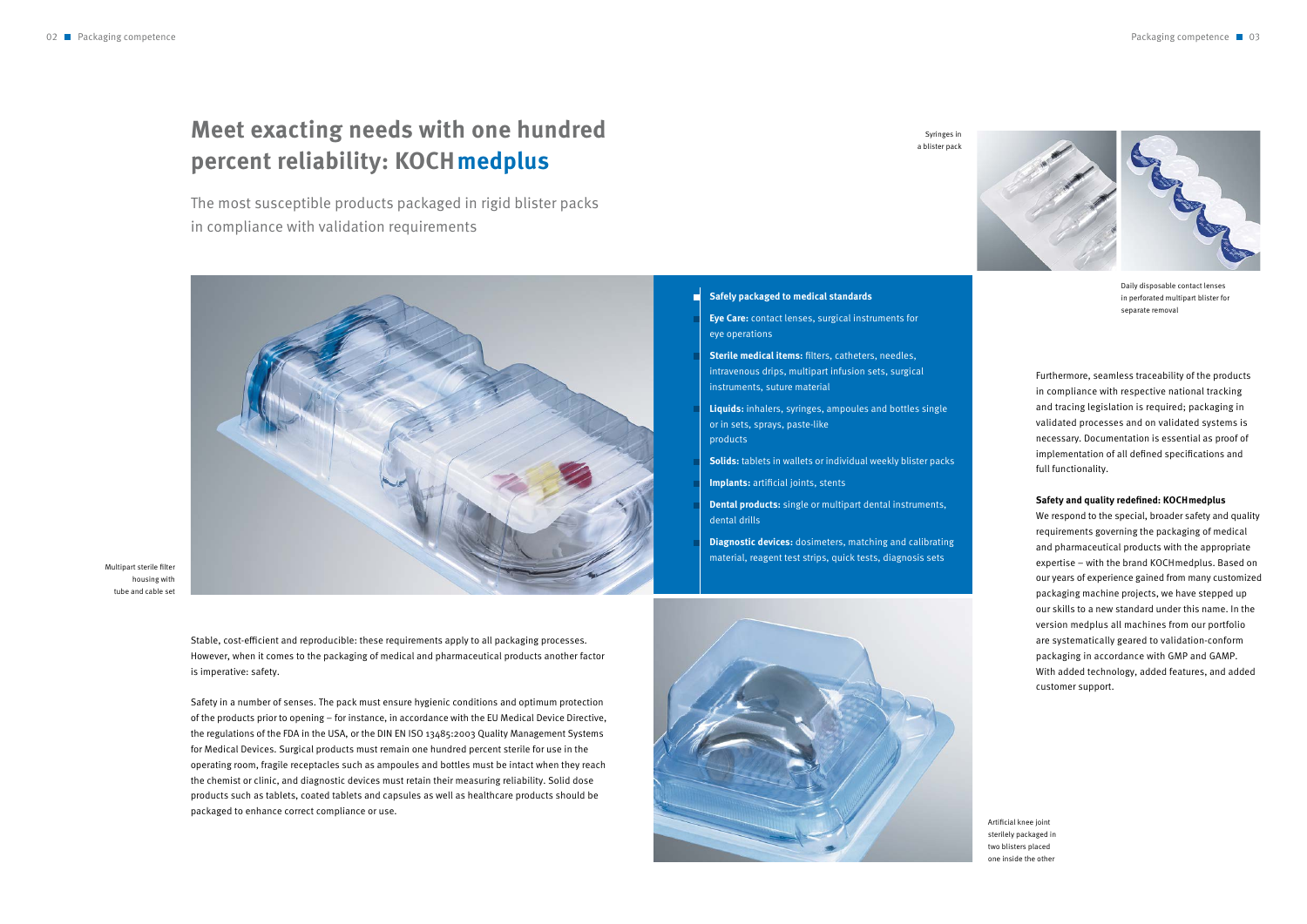## **The brand for the optimized packaging of medical products: KOCH medplus**

#### **Added value of the brand medplus**  d

- GMP machine design
- Machine construction according to GEP standards: no hollow areas, special lubricants, superior surface quality
- Calibration of relevant process parameters for reproducible packaging quality
- Hygienic design: easy cleaning, use of medically acceptable materials
- Suitable for cleanroom applications
- Qualifi cation and validation documentation in accordance with GMP, GAMP5, ISO and FDA
- Individual project management by a team of specialists from all professional fields

Special skills in machine construction and consultation

#### **Packaging technology with added value**

As equally important as additional advice and assistance are the diverse features and associated support services which characterize each machine solution with the name medplus. Whether a standard machine, a special complex machine or a fully automated, highly flexible KOCH packagingLine: GMP-compliant design and construction according to GEP standards, suitability for cleanroom applications, and qualification and validation documentation are a matter of course. Simply every thing that is required for the optimized packaging of medical products.



Safety, flexibility, qualification and validation: these are the core issues to be answered when it comes to the planning of a blister machine or line for the packaging of medical products. Particularly important here is full insight into the susceptible products, the exacting marketplace, and the particular specifications governing the packaging process.

This is the reason why we combined our know-how in this area in a separate field of application. A team of specialists from Development, Design, Production, Sales, Programming and Final Assembly solely concerns itself with transforming your individual needs into best respective packaging process. We offer our expertise from the outset, provide advice at all stages, take over full implementation, and manage the project from start to finish.

KOCH medplus – the trademark for top quality, maximum productivity and 100-percent safety

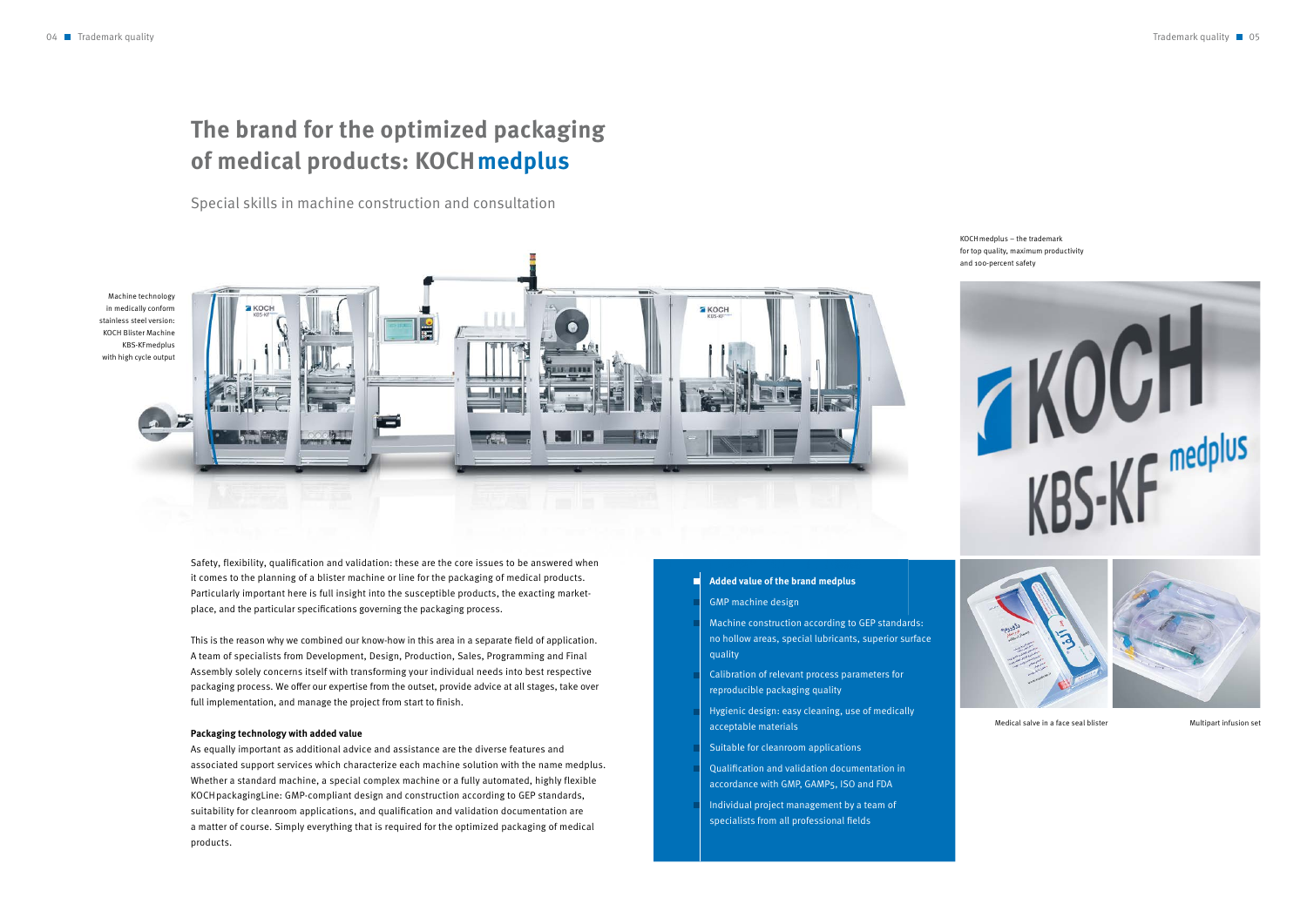#### **Technical data KDT medplus** г

## **Reliable basis for customized applications: modular machine technology medplus**

- **Forming depth:** 70 mm
- **Sealing format:** 250 x 360 mm
- **Sealing force:** 16 kN
- 
- **Output [cycles/min.]:** up to 12

Forming, filling, sealing – and more

### **Point by point – an investment with added value**

- Semi or fully automated blister machines in all output categories for forming, filling, sealing
- Significantly extended format area and large forming depth for the handling of large-volume products
- Fast and easy format changeover for high overall uptime
- State-of-the-art IPC control technology
- Product handling concept according to individual needs with seamless integration into the production process
- Integration of additional components for feeding, inspection and marking



Whether small, medium-sized or large batches, single products or multipart sets, fine hypodermic needles or large-volume titanium joints: machine technology made by KOCH is as individual as your products and specifications. Basis for this flexibility is the modular design of our blister machines. Every machine comprises a basic module as well as additional components with which we configure the ideal packaging machine. Incorporating film and card feeding, robot handling systems as well as inspection and marking systems, we integrate precisely those modules required by you for a highly efficient packaging process. The principle of flexibility applies from the smallest machine in our portfolio – the Sliding Table Machine KST medplus for the sealing of small batches – to the largest option: the KOCH packagingLine with the four basic components blister machine, product feeder, blister grouping module and end-of-line packaging.



#### **Forward-looking technology, tailored combinations**

A classic example of the modular concept of all KOCH blister machines is the Turntable Machine KDT medplus used, for instance, for the packaging of plasters in boxes. The technical design allows the sealing of different small to large products. The basic module incorporates a turntable with four stations, a backing card placer, a sealing unit for thermal sealing, and a product outfeed. An alternative model with ultrasonic sealing is also available. Depending on the respective needs, the KDT medplus can be fitted with additional components such as a product outfeed with integrated marking and inspection systems as illustrated below.





Automatic blister placing

Plaster box sealed in rigid Tyvek® blister pack

GMP-compliant Turntable Machine KDT medplus fitted with four stations for fast and cost-efficient sealing



 $X00$ 

Simply scan the QR code with a smartphone to see the KDT medplus video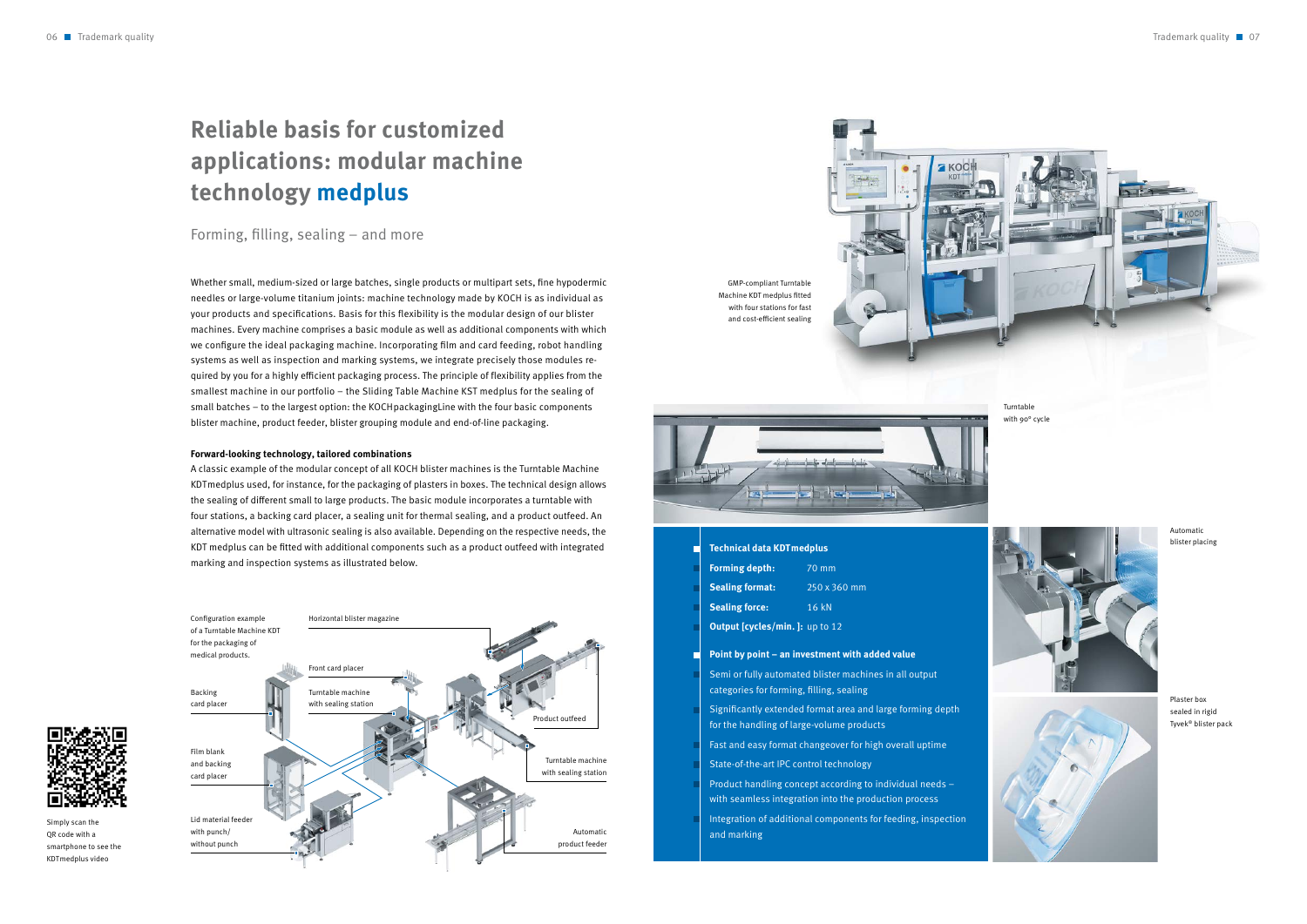### **Exactly what is needed: for an optimized packaging process**

Automated feeding, inspection, marking

In addition to our machines that form, fill and seal as well as for grouping and end-of-line packaging, our portfolio includes additional components which help to make your packaging process more efficient and reliable. These include the automated, hygienic pick-and-place robot, inspection systems for product control and verification of information relevant to validation, and highly flexible marking machines. The latter are fitted with the appropriate printing system depending on the specifications and the materials to be marked.

- Full integration into KOCH packaging machines High-speed pick-and-place function Multi-axis systems
- Different sizes and scopes of work

**Highly productive and variable: KOCH robot handling system**

### Н **Integrated as required**

The Delta Robot KRH-D picks up pre-packaged or loose products without any manual assistance and places them safely and accurately at high speed in the preformed blisters. Use can be made of a single, lightweight carbon-fiber reinforced plastic robot, or several KRH-D robots can be operated and integrated

into the KOCH machine control system. Tool-free format changeovers are quick and easy, and operation is via the standard,



### **Delta Robot KRH-D**

Н



#### **Offline or inline: perfect quality marking**

For the unique, clearly recognizable and seamless identification of cartons, card or film blanks, or blister cards in compliance with prevailing tracking and tracing legislation, we select the appropriate printing system and integrate it into the blister machine. Information relevant to validation in the form of a batch number and a bar code or data matrix code incorporating manufacturing data of the packaging process as well as details of the product are applied in the appropriate quality. Alternatively, the KOCH Print Machine KPM-200 offers an efficient offline solution which, if required, can be extended by a product positioning and grouping system at the product outfeed conveyor.

- Thermal inkjet printing system
- Continuous inkjet printing system
- 
- Thermal transfer systems
- Laser marking systems
- Labeler with/without marking system
- Drop-on-demand marking systems
- Braille marking systems

One hundred percent quality control during the ongoing process with maximum precision at high speeds: we provide a selection of contact-free camera inspection systems at relevant stages of the packaging process. These include the monitoring of product presence or position during robot feeding, the verification of product data and print images during marking, or final inspection of the finished packs at the outfeed. The acquired data is transferred to the machine control system or to the next station of the process – for seamless reliability in the packaging of medical products.



Pick-and-place with maximum servo-regulated precision



Thermal inkjet printing system with four print heads for the printing of blister cards

Example of a camera system for the verification of variable product data

#### **Checked and verified: inspection modules**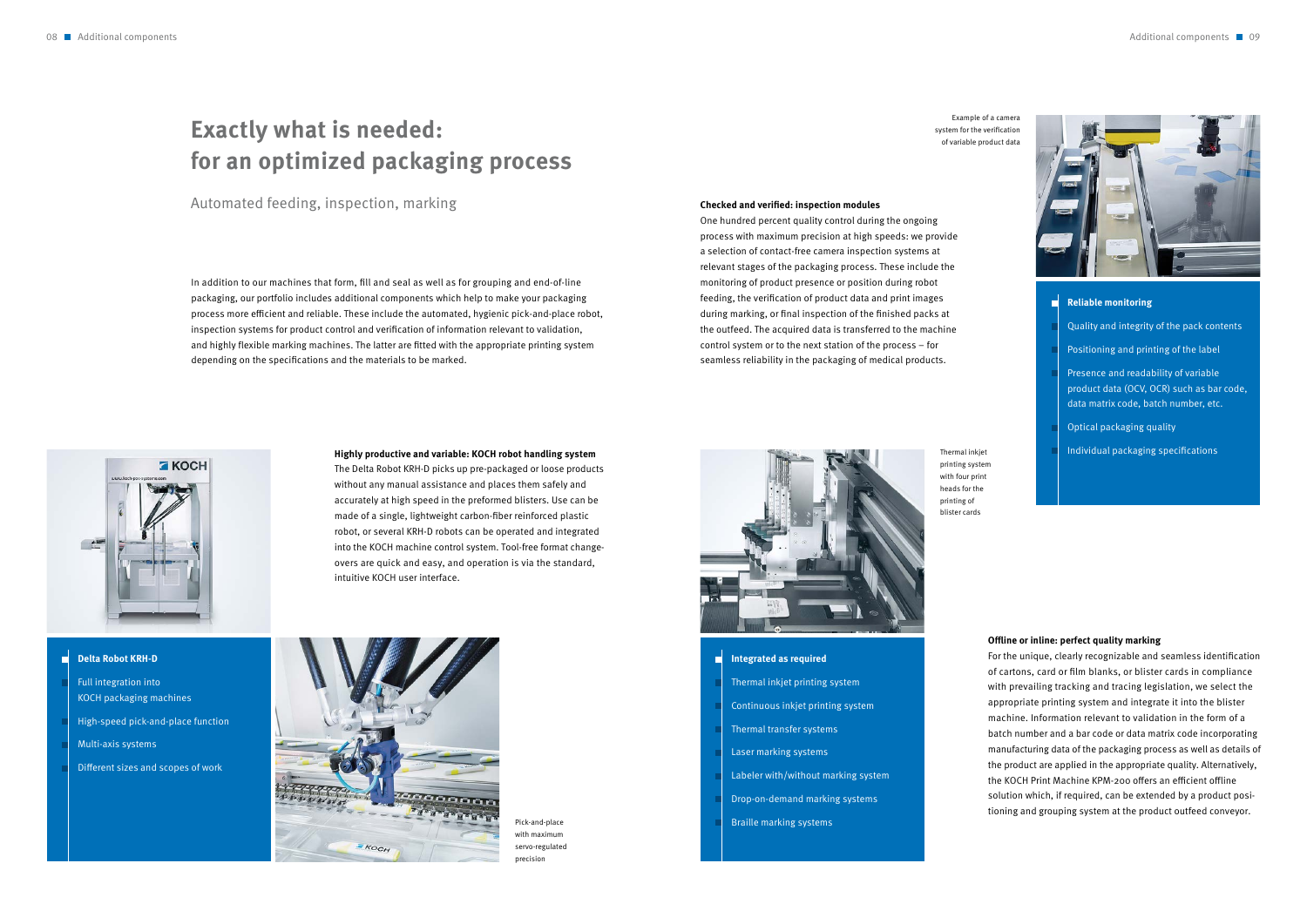## **Different experts, one promise: professional support at any time, anywhere**

Coherent planning, perfect installation and punctual start of operation of your customized packaging machine or line are one side of the coin. The other side offers assistance from the KOCH Customer Support & Services division for smooth, efficient operation far into the future.

Comprehensive support services for smooth operation

An essential element in the process is personal support through a service team well aware of what is important for you: high machine availability for maximum productivity. Your contact person has competent answers to your questions at all times and organizes the prompt supply of tools and format or spare parts in original quality. Our online service is available for the quick diagnosis of problems and can provide active support via a machine modem or secure internet connection to correct the matter.

Measures offered by KOCH Customer Support & Services also include regular inspection and maintenance of your packaging machines and lines as well as personnel training for reliable, productive operation. Furthermore, our experts test your machines and supplied components and issue the respectively required qualification and validation documentation. With reference to machine availability, we analyze your processes, identify improvement potential and tap into this through output optimization measures. We also offer experienced packaging technicians to overcome any temporary personnel shortages you may have. In other words, we do everything in our capacity to ensure that you achieve maximum productivity and maintain this in the long term.

Pacesetter of the packaging industry has been the declared corporate objective of the company KOCH since it was established in 1969. Principal factor in the process is the wholehearted dedication of the people who work for us. Over 260 well qualified members of staff, in many cases with extensive in-house training skills, form the KOCH team at the headquarters in Pfalzgrafenweiler and our offices in Europe, China and the USA, and play their part in promoting maximum packaging quality and efficiency.

### **Qualifi ed assistance in all areas**

#### **The key to success today and tomorrow: the KOCH team**

- **Customer Support & Services**
- Prompt assistance via online support or service hotline +49 7445 181-181
- Tools, format and spare parts in original quality
- Individual service agreements for inspection and maintenance
- Basic and customized training programs for all employees involved in the packaging process
- Improved machine availability through process analysis, output optimization, machine upgrades and production support
- Validation and qualification in compliance with current guidelines



The optimum machine concept is worked out in joint discussions with the customer



Great importance is attached to close customer contact during all stages of a project – in the interest of the best possible packaging solution.



Fast and competent assistance: the service hotline